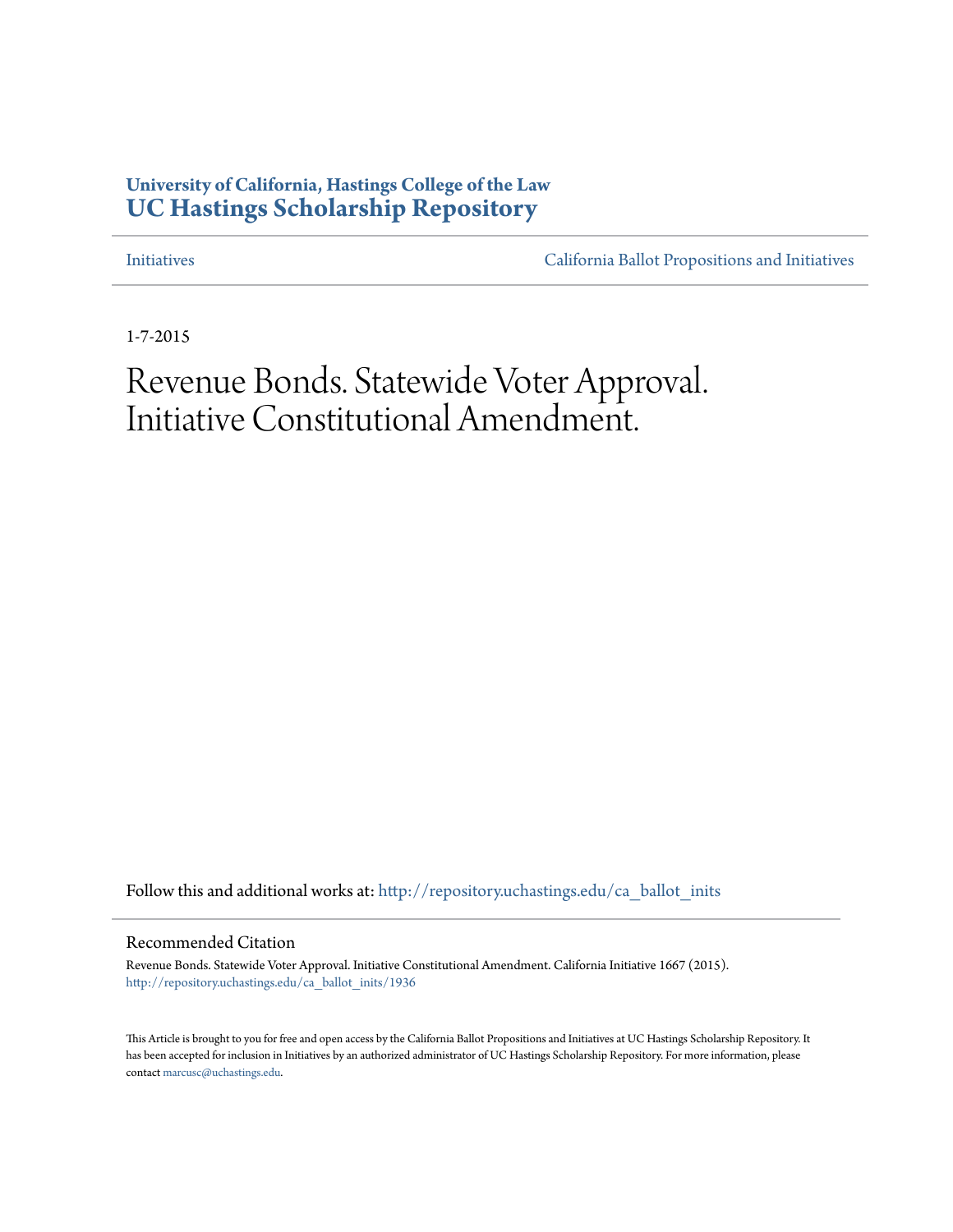The Attorney General of California has prepared the following title and summary of the chief purpose and points of the proposed measure:

# **REVENUE BONDS. STATEWIDE VOTER APPROVAL. INITIATIVE**

**CONSTITUTIONAL AMENDMENT.** Requires statewide voter approval before any revenue bonds can be issued or sold by the state for projects that are financed, owned, operated, or managed by the state or any joint agency created by or including the state, if the bond amount exceeds \$2 billion. Prohibits dividing projects into multiple separate projects to avoid statewide voter approval requirement. Summary of estimate by Legislative Analyst and Director of Finance of fiscal impact on state and local government: **The fiscal effect on state and local governments is unknown and would vary by project. It would depend on (1) the outcome of projects brought before voters, (2) the extent to which the state relied on alternative approaches to the projects or alternative financing methods for affected projects, and (3) whether those methods have higher or lower costs than revenue bonds.** (15-0003.)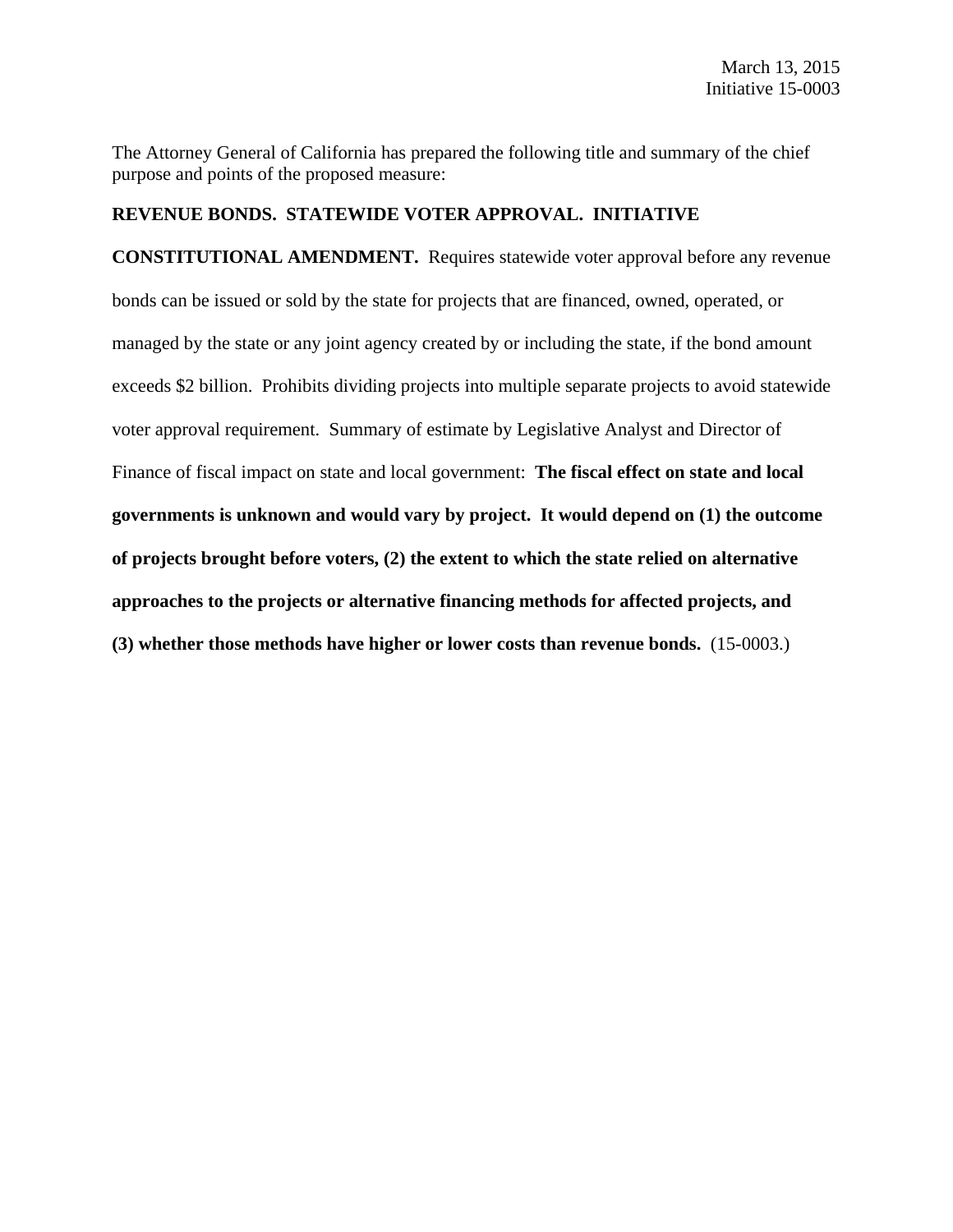$15 - 0003$ 

January \_\_ /...;...\_\_ \_\_ , 2015



INITIATIVE COORDINATOR ATTORNEY GENERAL'S OFFICE

#### VIA PERSONAL DELIVERY

The Honorable Kamala D. Harris Attorney General 1300 I Street, 17th Floor, P.O. Box 944255 Sacramento, CA 95814

Attention: Ashley Johansson, Initiative Coordinator

Re: Request for Title and Summary for Proposed Initiative Constitutional Amendment

Dear Ms. Harris:

Pursuant to Article II, Section 10{d) of the California Constitution, I hereby submit the attached proposed Initiative Constitutional Amendment, entitled the "No Blank Checks Initiative," to your office and request that you prepare a title and summary of the measure as provided by law. Included with this submission is the required proponent affidavit signed by the proponent of this measure pursuant to Section 9608 of the California Elections Code. My address as a registered voter is attached to this letter, along with a check for \$200.00.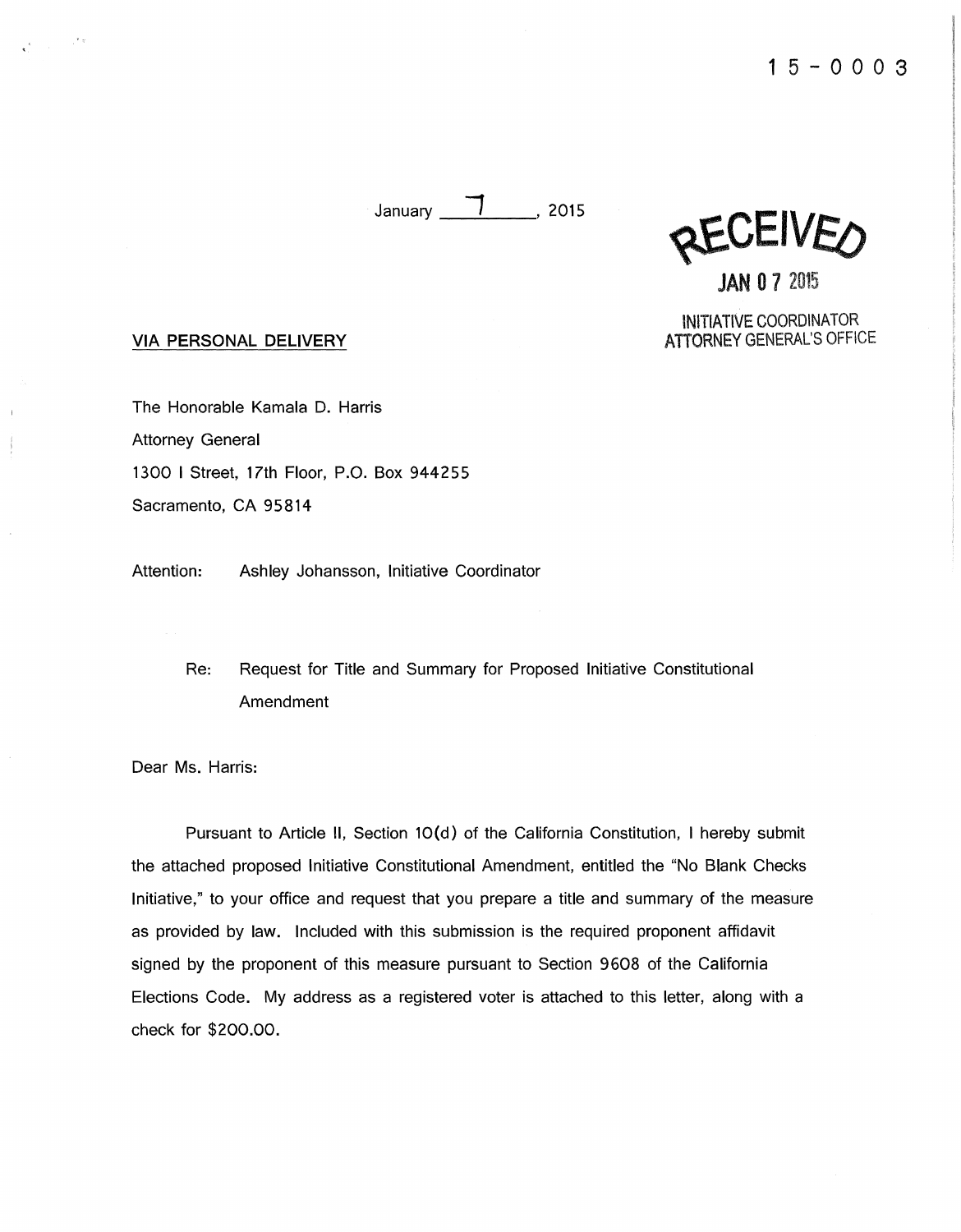All inquires or correspondence relative to this initiative should be directed to Nielsen, Merksamer, Parrinello, Gross & Leoni, LLP, 1415 L Street, Suite 1200, Sacramento, CA 95814, (916) 446-6752, Attention: Kurt Oneto (telephone: 916/446- 6752).

Thank you for your assistance.

 $\langle \cdot \rangle_{\rm t}$ 

Sincerely,

Dean a. Tortysarst

Dean Cortopassi, Proponent

Enclosure: Proposed Initiative Constitutional Amendment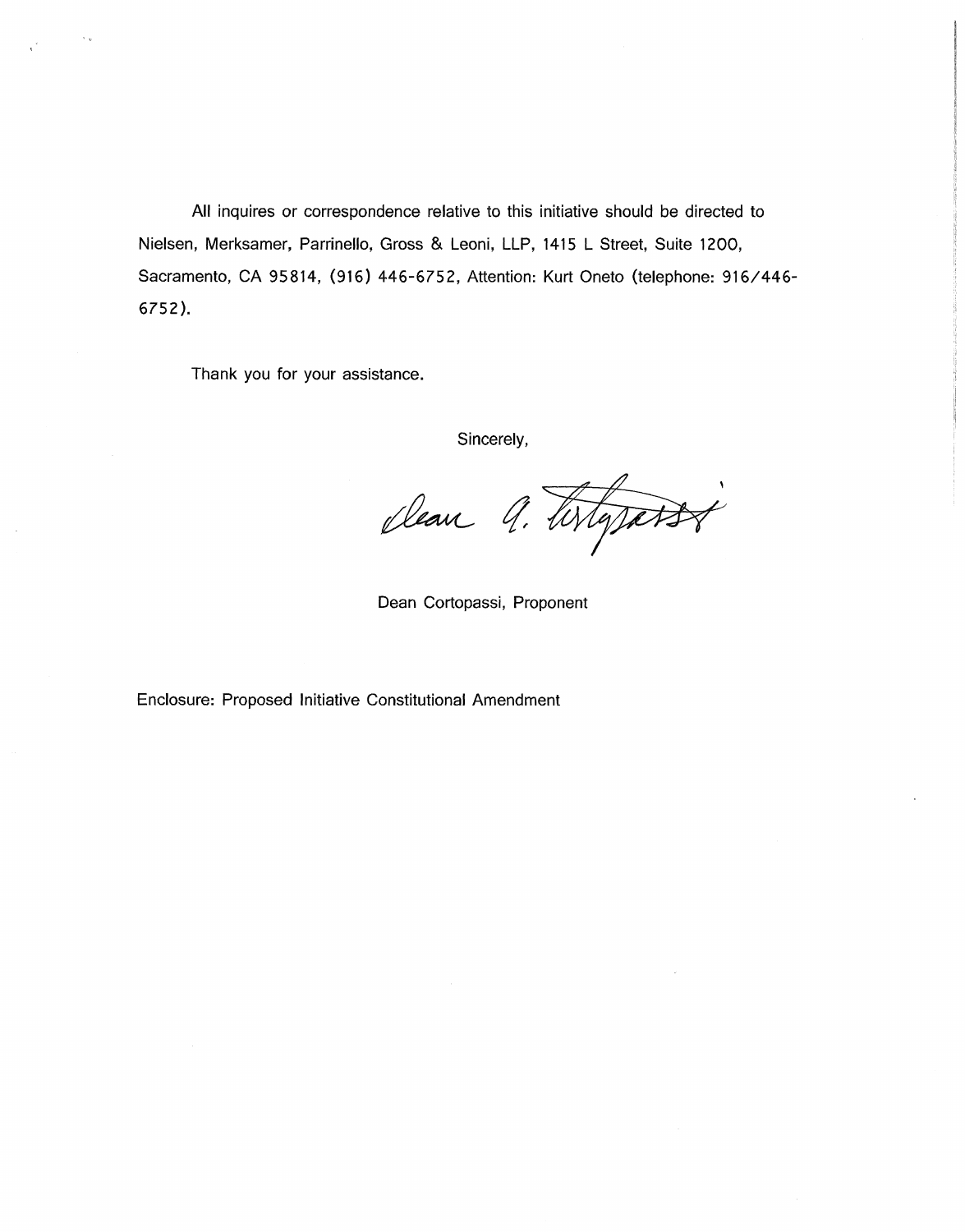## *Section 1. Title.*

This Act shall be known and may be cited as the No Blank Checks Initiative.

## *Section 2. Findings and Declarations.*

The People of the State of California find and declare as follows:

(a) The politicians in Sacramento have mortgaged our future with long-term bond debt obligations that will take taxpayers, our children, and future generations decades to pay off.

(b) Under current rules, the sale of state bonds only needs to be approved by voters if they will be repaid out of the state's general revenues. But state politicians can sell billions of dollars of additional bond debt without *ever* getting the voters' approval if the bonds will be repaid with specific revenue streams or charges imposed directly on Californians like taxes, fees, rates, tolls, or rents. The politicians should not be allowed to issue blank checks Californians have to pay for. Voters must provide prior approval for all major state bond sale decisions, because voters are the ones who ultimately pay the bill.

(c) According to a 2014 report from California's independent, nonpartisan Legislative Analyst's Office, the State of California is carrying \$340 billion in public debt. *(Legislative Analyst's Office,* "Addressing California's Key Liabilities," Mar. 7, 2014.) Interest and principal payments on our long-term debt obligations will cripple the state if we keep spending the way we do now-reducing cash available for public safety, schools, and other vital state programs.

(d) Moreover, voters are rarely told the true costs of bond-funded projects. We were originally told that the bullet train would cost \$9 billion. But now the estimated cost has ballooned to nearly \$70 billion. *(Los Angeles Times,* "The Hazy Future of California's Bullet Train," Jan. 14, 2014.)

(e) This measure puts the brakes on our state's public debt crisis by giving the voters a say in all major state bond debt proposals that must be repaid through specific revenue streams or charges imposed directly on Californians like taxes, fees, rates, tolls, or rents.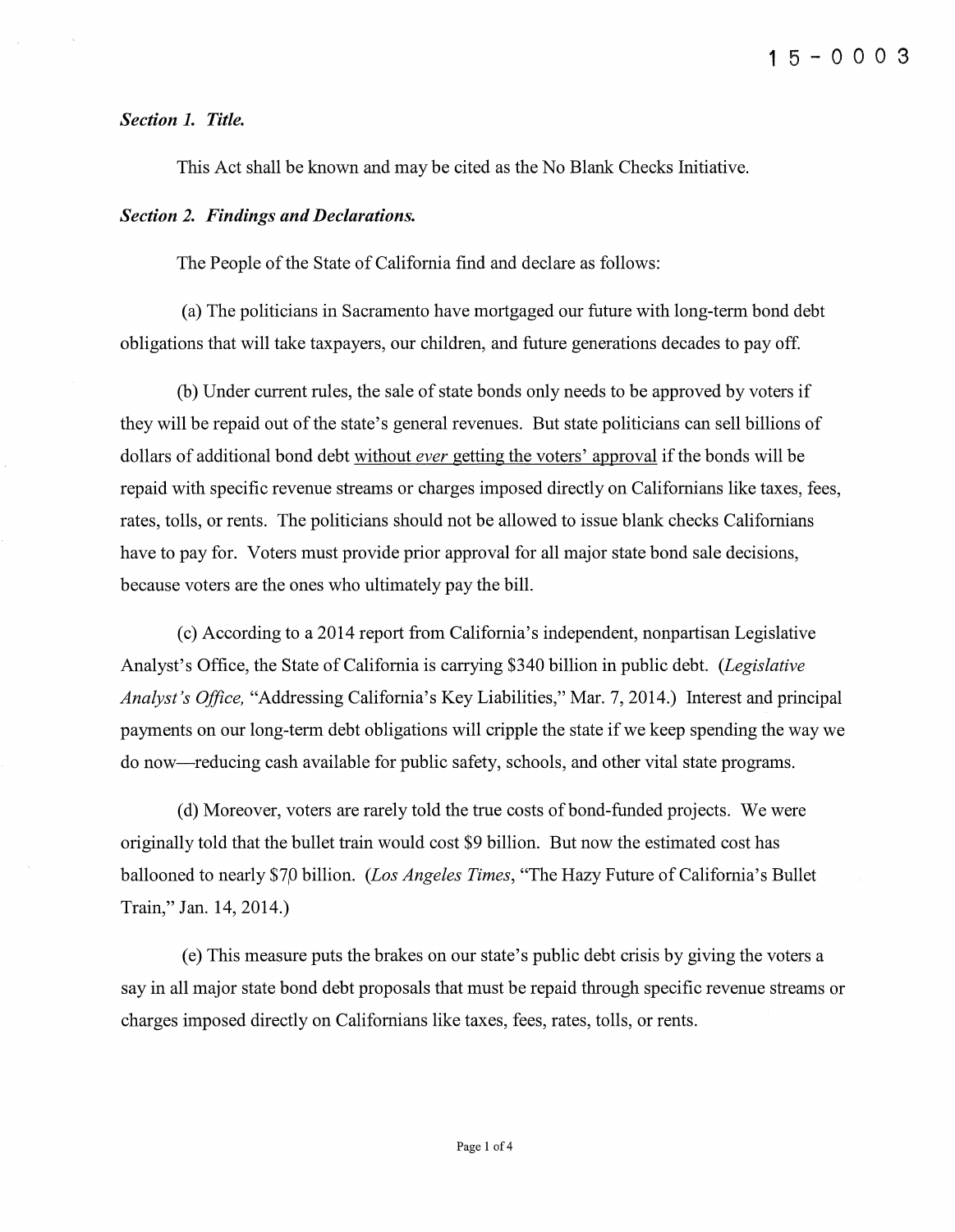# *Section 3. Statement of Purpose.*

The purpose of this measure is to bring the state's public debt crisis under control by giving the voters a say in all major state bond-funded projects that will be paid off through specific revenues streams or higher taxes, fees, rates, tolls, or rents collected from Californians, their children, and future generations.

#### *Section 4. Section 1. 6 is added to Article XVI of the California Constitution, to read:*

Section 1.6. (a) Notwithstanding any other provision of law, all revenue bonds issued or sold by the State in an amount either singly or in the aggregate over two billion dollars (\$2,000,000,000) for any single project financed, owned, operated, or managed by the State must first be approved by the voters at a statewide election. "State" means the State of California, any agency or department thereof, and any joint powers agency or similar body created by the State or in which the State is a member. "State" as used herein does not include a city, county, city and county, school district, community college district, or special district. For purposes of this section, "special district" refers only to public entities formed for the performance of local governmental functions within limited boundaries.

(b) A single project for which state revenue bonds are issued or sold in an amount over two billion dollars (\$2,000,000,000) may not be divided into, or deemed to be, multiple separate projects in order to avoid the voter approval requirements contained in this section. For purposes of this section, multiple allegedly separate projects shall be deemed to constitute a single project including, but not limited to, in the following circumstances: (1) where the allegedly separate projects will be physically or geographically proximate to each other; or (2) where the allegedly separate projects will be physically joined or connected to each other; or (3) where one allegedly separate project cannot accomplish its stated purpose without the completion of another allegedly separate project.

(c) The two billion dollar (\$2,000,000,000) threshold contained in this section shall be adjusted annually to reflect any increase or decrease in inflation as measured by the Consumer Price Index for All Urban Consumers (CPI-U) published by the United States Bureau of Labor Statistics. The Treasurer's Office shall calculate and publish the adjustments required by this subdivision.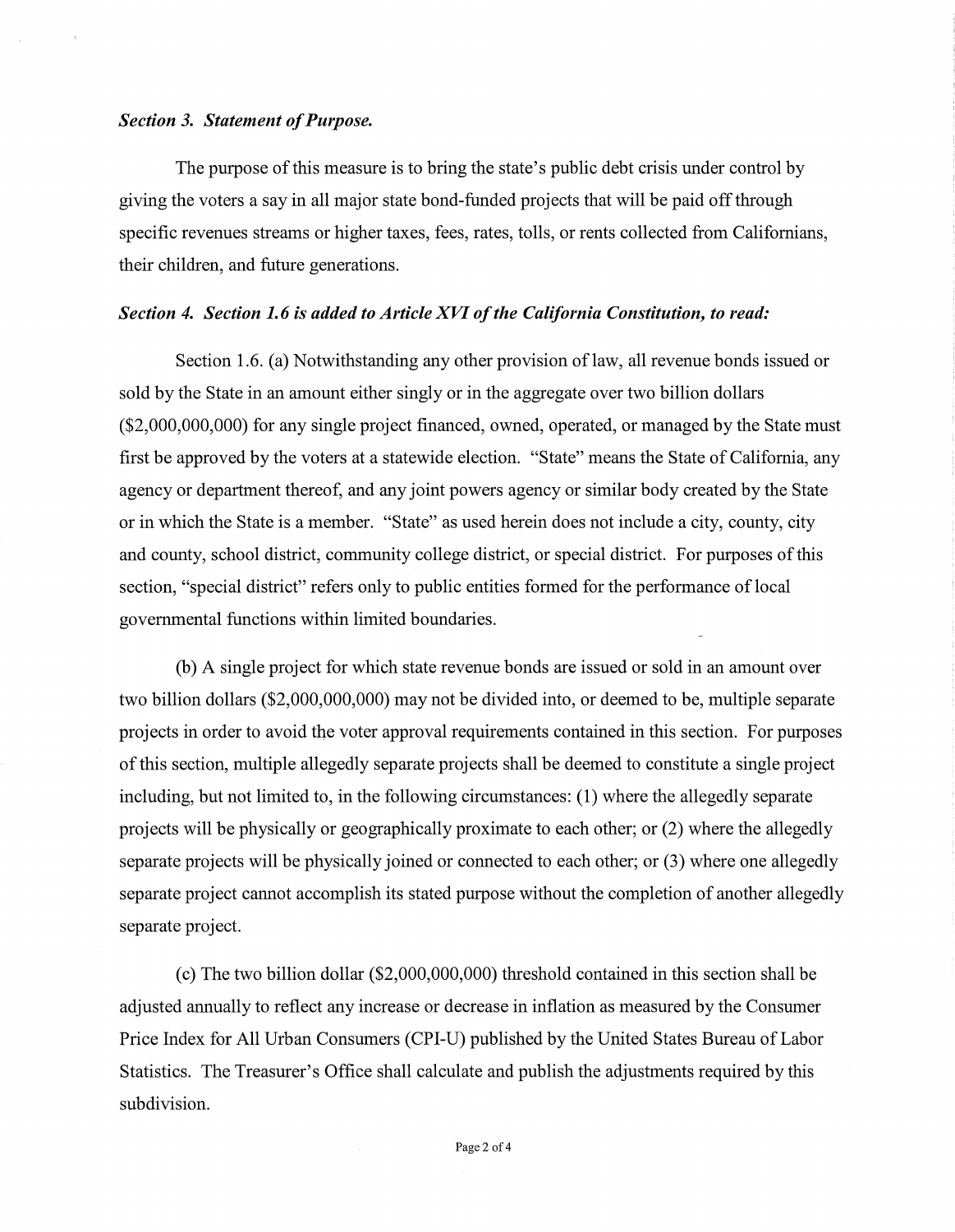# *Section 5. Liberal Construction.*

This act shall be liberally construed in order to effectuate its purposes.

#### *Section 6. Conflicting Measures.*

(a) In the event that this measure and another measure or measures relating to voter approval requirements for state bonds shall appear on the same statewide election ballot, the other measure or measures shall be deemed to be in conflict with this measure. In the event that this measure receives a greater number of affirmative votes, the provisions of this measure shall prevail in their entirety, and the provisions of the other measure or measures shall be null and void.

(b) If this measure is approved by the voters but superseded in whole or in part by any other conflicting initiative approved by the voters at the same election, and such conflicting initiative is later held invalid, this measure shall be self-executing and given full force and effect.

## *Section 7. Severability.*

The provisions of this Act are severable. If any portion, section, subdivision, paragraph, clause, sentence, phrase, word, or application of this Act is for any reason held to be invalid by a decision of any court of competent jurisdiction, that decision shall not affect the validity of the remaining portions of this Act. The People of the State of California hereby declare that they would have adopted this Act and each and every portion, section, subdivision, paragraph, clause, sentence, phrase, word, and application not declared invalid or unconstitutional without regard to whether any portion of this Act or application thereof would be subsequently declared invalid.

# *Section 8. Legal Defense.*

If this Act is approved by the voters of the State of California and thereafter subjected to a legal challenge alleging a violation of federal law, and both the Governor and Attorney General refuse to defend this Act, then the following actions shall be taken:

(a) Notwithstanding anything to the contrary contained in Chapter 6 of Part 2 of Division 3 of Title 2 of the Government Code or any other law, the Attorney General shall appoint